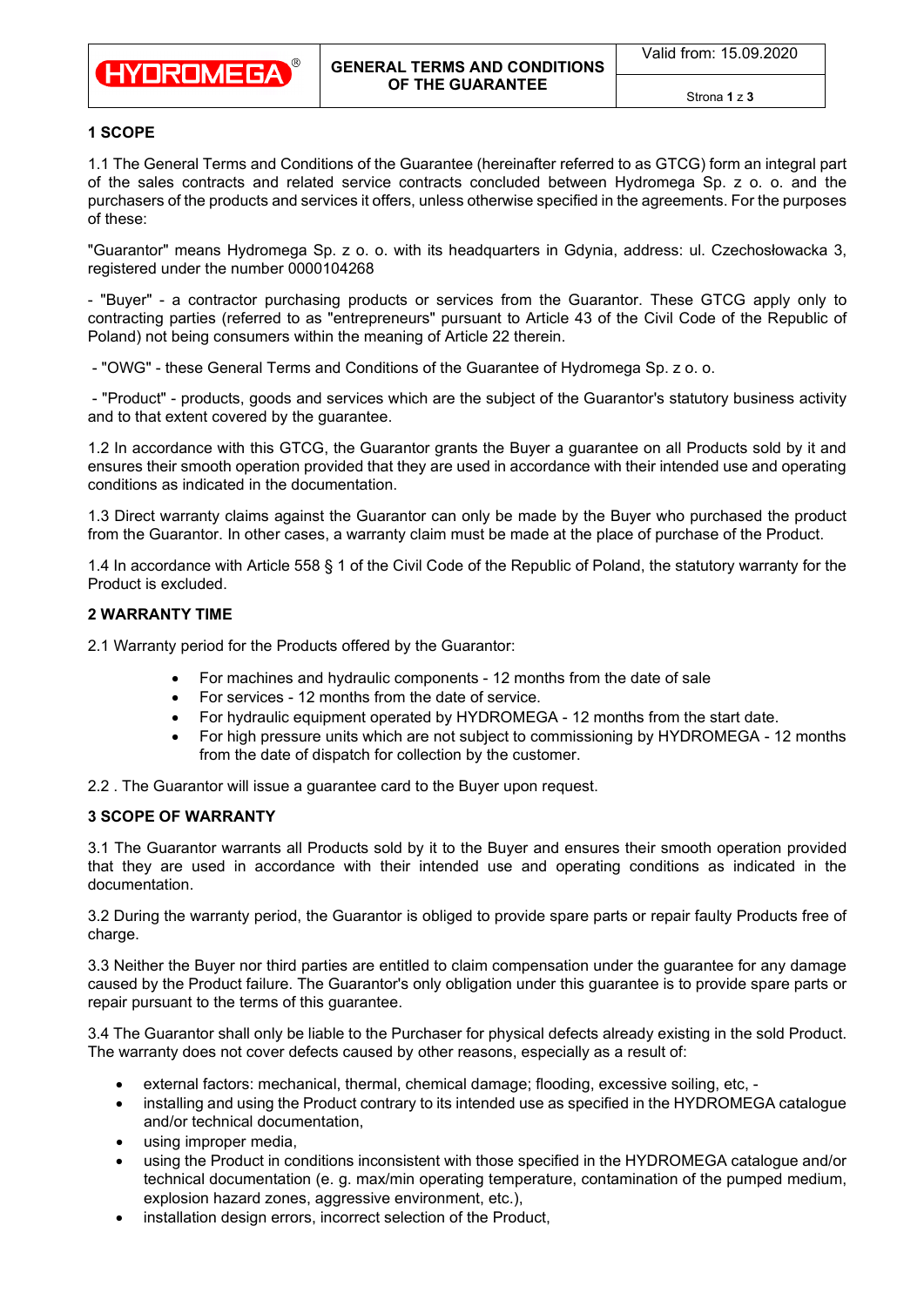Valid from: 15.09.2020

**[GENERAL](https://pl.pons.com/t%C5%82umaczenie/angielski-polski/General) [TERMS](https://pl.pons.com/t%C5%82umaczenie/angielski-polski/Terms) [AND](https://pl.pons.com/t%C5%82umaczenie/angielski-polski/and) [CONDITIONS](https://pl.pons.com/t%C5%82umaczenie/angielski-polski/Conditions) [OF](https://pl.pons.com/t%C5%82umaczenie/angielski-polski/of) [THE](https://pl.pons.com/t%C5%82umaczenie/angielski-polski/the) [GUARANTEE](https://pl.pons.com/t%C5%82umaczenie/angielski-polski/Guarantee)**

Strona **2** z **3**

- [connection](https://pl.pons.com/t%C5%82umaczenie/angielski-polski/connection) [of](https://pl.pons.com/t%C5%82umaczenie/angielski-polski/of) [the](https://pl.pons.com/t%C5%82umaczenie/angielski-polski/the) [Product](https://pl.pons.com/t%C5%82umaczenie/angielski-polski/Product) [by](https://pl.pons.com/t%C5%82umaczenie/angielski-polski/by) [persons](https://pl.pons.com/t%C5%82umaczenie/angielski-polski/persons) [without](https://pl.pons.com/t%C5%82umaczenie/angielski-polski/without) [appropriate](https://pl.pons.com/t%C5%82umaczenie/angielski-polski/appropriate) [authorization,](https://pl.pons.com/t%C5%82umaczenie/angielski-polski/authorization) [connection](https://pl.pons.com/t%C5%82umaczenie/angielski-polski/connection) [of](https://pl.pons.com/t%C5%82umaczenie/angielski-polski/of) [the](https://pl.pons.com/t%C5%82umaczenie/angielski-polski/the) [Product](https://pl.pons.com/t%C5%82umaczenie/angielski-polski/Product) contrary to [the](https://pl.pons.com/t%C5%82umaczenie/angielski-polski/the) [wiring](https://pl.pons.com/t%C5%82umaczenie/angielski-polski/wiring) [diagram](https://pl.pons.com/t%C5%82umaczenie/angielski-polski/diagram) [and](https://pl.pons.com/t%C5%82umaczenie/angielski-polski/and) [technical](https://pl.pons.com/t%C5%82umaczenie/angielski-polski/technical) [documentation,](https://pl.pons.com/t%C5%82umaczenie/angielski-polski/documentation)
- [use](https://pl.pons.com/t%C5%82umaczenie/angielski-polski/se) [of](https://pl.pons.com/t%C5%82umaczenie/angielski-polski/of) [the](https://pl.pons.com/t%C5%82umaczenie/angielski-polski/the) [Product](https://pl.pons.com/t%C5%82umaczenie/angielski-polski/Product) contrary to [its](https://pl.pons.com/t%C5%82umaczenie/angielski-polski/its) [intended](https://pl.pons.com/t%C5%82umaczenie/angielski-polski/intended) [use](https://pl.pons.com/t%C5%82umaczenie/angielski-polski/se) [and/](https://pl.pons.com/t%C5%82umaczenie/angielski-polski/and)[or](https://pl.pons.com/t%C5%82umaczenie/angielski-polski/or) [engineering](https://pl.pons.com/t%C5%82umaczenie/angielski-polski/engineering) [art,](https://pl.pons.com/t%C5%82umaczenie/angielski-polski/art)
- [incorrect](https://pl.pons.com/t%C5%82umaczenie/angielski-polski/incorrect) [installation,](https://pl.pons.com/t%C5%82umaczenie/angielski-polski/installation) [maintenance,](https://pl.pons.com/t%C5%82umaczenie/angielski-polski/maintenance) [storage](https://pl.pons.com/t%C5%82umaczenie/angielski-polski/storage) [and](https://pl.pons.com/t%C5%82umaczenie/angielski-polski/and) [transport](https://pl.pons.com/t%C5%82umaczenie/angielski-polski/transport) [of](https://pl.pons.com/t%C5%82umaczenie/angielski-polski/of) [the](https://pl.pons.com/t%C5%82umaczenie/angielski-polski/the) [Product,](https://pl.pons.com/t%C5%82umaczenie/angielski-polski/Product)
- [damage](https://pl.pons.com/t%C5%82umaczenie/angielski-polski/damage) [to](https://pl.pons.com/t%C5%82umaczenie/angielski-polski/to) [the](https://pl.pons.com/t%C5%82umaczenie/angielski-polski/the) [Product](https://pl.pons.com/t%C5%82umaczenie/angielski-polski/Product) [resulting](https://pl.pons.com/t%C5%82umaczenie/angielski-polski/resulting) [from](https://pl.pons.com/t%C5%82umaczenie/angielski-polski/from) [the](https://pl.pons.com/t%C5%82umaczenie/angielski-polski/the) [use](https://pl.pons.com/t%C5%82umaczenie/angielski-polski/se) [of](https://pl.pons.com/t%C5%82umaczenie/angielski-polski/of) [accessories](https://pl.pons.com/t%C5%82umaczenie/angielski-polski/accessories) [and](https://pl.pons.com/t%C5%82umaczenie/angielski-polski/and) [materials](https://pl.pons.com/t%C5%82umaczenie/angielski-polski/materials) which are [non-original](https://pl.pons.com/t%C5%82umaczenie/angielski-polski/non-original) [or](https://pl.pons.com/t%C5%82umaczenie/angielski-polski/or) [inconsistent](https://pl.pons.com/t%C5%82umaczenie/angielski-polski/inconsistent) [with](https://pl.pons.com/t%C5%82umaczenie/angielski-polski/with) [the](https://pl.pons.com/t%C5%82umaczenie/angielski-polski/the) [recommendations](https://pl.pons.com/t%C5%82umaczenie/angielski-polski/recommendations) [of](https://pl.pons.com/t%C5%82umaczenie/angielski-polski/of) [the](https://pl.pons.com/t%C5%82umaczenie/angielski-polski/the) [manufacturer,](https://pl.pons.com/t%C5%82umaczenie/angielski-polski/manufacturer)
- [damage](https://pl.pons.com/t%C5%82umaczenie/angielski-polski/damage) [resulting](https://pl.pons.com/t%C5%82umaczenie/angielski-polski/resulting) [from](https://pl.pons.com/t%C5%82umaczenie/angielski-polski/from) [random](https://pl.pons.com/t%C5%82umaczenie/angielski-polski/random) [events,](https://pl.pons.com/t%C5%82umaczenie/angielski-polski/events) [force](https://pl.pons.com/t%C5%82umaczenie/angielski-polski/force) [majeure](https://pl.pons.com/t%C5%82umaczenie/angielski-polski/majeure) [factors](https://pl.pons.com/t%C5%82umaczenie/angielski-polski/factors) [\(fire,](https://pl.pons.com/t%C5%82umaczenie/angielski-polski/fire) [flood,](https://pl.pons.com/t%C5%82umaczenie/angielski-polski/flood) [lightning,](https://pl.pons.com/t%C5%82umaczenie/angielski-polski/lightning) [etc.](https://pl.pons.com/t%C5%82umaczenie/angielski-polski/etc) [\),](https://pl.pons.com/t%C5%82umaczenie/angielski-polski/),) [-](https://pl.pons.com/t%C5%82umaczenie/angielski-polski/-)
- [changes](https://pl.pons.com/t%C5%82umaczenie/angielski-polski/changes) [in](https://pl.pons.com/t%C5%82umaczenie/angielski-polski/in) [the](https://pl.pons.com/t%C5%82umaczenie/angielski-polski/the) [factory](https://pl.pons.com/t%C5%82umaczenie/angielski-polski/factory) [settings](https://pl.pons.com/t%C5%82umaczenie/angielski-polski/settings) [of](https://pl.pons.com/t%C5%82umaczenie/angielski-polski/of) [valves,](https://pl.pons.com/t%C5%82umaczenie/angielski-polski/valves) [electrical](https://pl.pons.com/t%C5%82umaczenie/angielski-polski/electrical) [equipment,](https://pl.pons.com/t%C5%82umaczenie/angielski-polski/equipment) [etc,](https://pl.pons.com/t%C5%82umaczenie/angielski-polski/etc)
- [malfunctions](https://pl.pons.com/t%C5%82umaczenie/angielski-polski/malfunctions) [of](https://pl.pons.com/t%C5%82umaczenie/angielski-polski/of) [other](https://pl.pons.com/t%C5%82umaczenie/angielski-polski/other) [installations](https://pl.pons.com/t%C5%82umaczenie/angielski-polski/installations) [and/](https://pl.pons.com/t%C5%82umaczenie/angielski-polski/and)[or](https://pl.pons.com/t%C5%82umaczenie/angielski-polski/or) [devices](https://pl.pons.com/t%C5%82umaczenie/angielski-polski/devices) [affecting](https://pl.pons.com/t%C5%82umaczenie/angielski-polski/affecting) [the](https://pl.pons.com/t%C5%82umaczenie/angielski-polski/the) [Product.](https://pl.pons.com/t%C5%82umaczenie/angielski-polski/Product)

[3.5](https://pl.pons.com/t%C5%82umaczenie/angielski-polski/3.) [The](https://pl.pons.com/t%C5%82umaczenie/angielski-polski/The) [warranty](https://pl.pons.com/t%C5%82umaczenie/angielski-polski/warranty) [does](https://pl.pons.com/t%C5%82umaczenie/angielski-polski/does) [not](https://pl.pons.com/t%C5%82umaczenie/angielski-polski/not) [cover](https://pl.pons.com/t%C5%82umaczenie/angielski-polski/cover) [parts](https://pl.pons.com/t%C5%82umaczenie/angielski-polski/parts) [subject](https://pl.pons.com/t%C5%82umaczenie/angielski-polski/subject) [to](https://pl.pons.com/t%C5%82umaczenie/angielski-polski/to) [normal](https://pl.pons.com/t%C5%82umaczenie/angielski-polski/normal) [wear](https://pl.pons.com/t%C5%82umaczenie/angielski-polski/wear) [and](https://pl.pons.com/t%C5%82umaczenie/angielski-polski/and) [tear](https://pl.pons.com/t%C5%82umaczenie/angielski-polski/tear) [and](https://pl.pons.com/t%C5%82umaczenie/angielski-polski/and) [consumables](https://pl.pons.com/t%C5%82umaczenie/angielski-polski/consumables) [such](https://pl.pons.com/t%C5%82umaczenie/angielski-polski/such) [as](https://pl.pons.com/t%C5%82umaczenie/angielski-polski/as) [filters,](https://pl.pons.com/t%C5%82umaczenie/angielski-polski/filters) b[ulbs,](https://pl.pons.com/t%C5%82umaczenie/angielski-polski/lbs) [fuses,](https://pl.pons.com/t%C5%82umaczenie/angielski-polski/fuses) [batteries,](https://pl.pons.com/t%C5%82umaczenie/angielski-polski/atteries) [V-belts,](https://pl.pons.com/t%C5%82umaczenie/angielski-polski/V-belts) [operating](https://pl.pons.com/t%C5%82umaczenie/angielski-polski/operating) [fluids,](https://pl.pons.com/t%C5%82umaczenie/angielski-polski/fluids) [seals,](https://pl.pons.com/t%C5%82umaczenie/angielski-polski/seals) [hoses,](https://pl.pons.com/t%C5%82umaczenie/angielski-polski/hoses) [etc.](https://pl.pons.com/t%C5%82umaczenie/angielski-polski/etc)

[3.6](https://pl.pons.com/t%C5%82umaczenie/angielski-polski/3.) [The](https://pl.pons.com/t%C5%82umaczenie/angielski-polski/The) [Warranty](https://pl.pons.com/t%C5%82umaczenie/angielski-polski/Warranty) [does](https://pl.pons.com/t%C5%82umaczenie/angielski-polski/does) [not](https://pl.pons.com/t%C5%82umaczenie/angielski-polski/not) [cover](https://pl.pons.com/t%C5%82umaczenie/angielski-polski/cover) [a](https://pl.pons.com/t%C5%82umaczenie/angielski-polski/a) [Product](https://pl.pons.com/t%C5%82umaczenie/angielski-polski/Product) [that](https://pl.pons.com/t%C5%82umaczenie/angielski-polski/that) [cannot](https://pl.pons.com/t%C5%82umaczenie/angielski-polski/cannot) [be](https://pl.pons.com/t%C5%82umaczenie/angielski-polski/be) [identified](https://pl.pons.com/t%C5%82umaczenie/angielski-polski/identified) [as](https://pl.pons.com/t%C5%82umaczenie/angielski-polski/as) [a](https://pl.pons.com/t%C5%82umaczenie/angielski-polski/a) [Product](https://pl.pons.com/t%C5%82umaczenie/angielski-polski/Product) [purchased](https://pl.pons.com/t%C5%82umaczenie/angielski-polski/purchased) [from](https://pl.pons.com/t%C5%82umaczenie/angielski-polski/from) [the](https://pl.pons.com/t%C5%82umaczenie/angielski-polski/the) [Warrantor](https://pl.pons.com/t%C5%82umaczenie/angielski-polski/Warrantor) [on](https://pl.pons.com/t%C5%82umaczenie/angielski-polski/on) [the](https://pl.pons.com/t%C5%82umaczenie/angielski-polski/the) [basis](https://pl.pons.com/t%C5%82umaczenie/angielski-polski/asis) [of](https://pl.pons.com/t%C5%82umaczenie/angielski-polski/of) [submitted](https://pl.pons.com/t%C5%82umaczenie/angielski-polski/submitted) [documents](https://pl.pons.com/t%C5%82umaczenie/angielski-polski/documents) [and](https://pl.pons.com/t%C5%82umaczenie/angielski-polski/and) [the](https://pl.pons.com/t%C5%82umaczenie/angielski-polski/the) [product'](https://pl.pons.com/t%C5%82umaczenie/angielski-polski/product)[s](https://pl.pons.com/t%C5%82umaczenie/angielski-polski/s) [characteristics.](https://pl.pons.com/t%C5%82umaczenie/angielski-polski/characteristics)

[3.7](https://pl.pons.com/t%C5%82umaczenie/angielski-polski/3.) [The](https://pl.pons.com/t%C5%82umaczenie/angielski-polski/The) [Ordering](https://pl.pons.com/t%C5%82umaczenie/angielski-polski/Ordering) [Party](https://pl.pons.com/t%C5%82umaczenie/angielski-polski/Party) is required [to](https://pl.pons.com/t%C5%82umaczenie/angielski-polski/to) [perform](https://pl.pons.com/t%C5%82umaczenie/angielski-polski/perform) [qualitative](https://pl.pons.com/t%C5%82umaczenie/angielski-polski/qualitative) [and](https://pl.pons.com/t%C5%82umaczenie/angielski-polski/and) [quantitative](https://pl.pons.com/t%C5%82umaczenie/angielski-polski/quantitative) [check](https://pl.pons.com/t%C5%82umaczenie/angielski-polski/acceptance) [of](https://pl.pons.com/t%C5%82umaczenie/angielski-polski/of) [the](https://pl.pons.com/t%C5%82umaczenie/angielski-polski/the) products [delivered](https://pl.pons.com/t%C5%82umaczenie/angielski-polski/delivered) to [or](https://pl.pons.com/t%C5%82umaczenie/angielski-polski/or) [received](https://pl.pons.com/t%C5%82umaczenie/angielski-polski/received) [from](https://pl.pons.com/t%C5%82umaczenie/angielski-polski/from) [HYDROMEGA](https://pl.pons.com/t%C5%82umaczenie/angielski-polski/Hydromega) [within](https://pl.pons.com/t%C5%82umaczenie/angielski-polski/within) 7 [days](https://pl.pons.com/t%C5%82umaczenie/angielski-polski/days) [of](https://pl.pons.com/t%C5%82umaczenie/angielski-polski/of) [the](https://pl.pons.com/t%C5%82umaczenie/angielski-polski/the) [date](https://pl.pons.com/t%C5%82umaczenie/angielski-polski/date) [of](https://pl.pons.com/t%C5%82umaczenie/angielski-polski/of) [passing](https://pl.pons.com/t%C5%82umaczenie/angielski-polski/passing) [of](https://pl.pons.com/t%C5%82umaczenie/angielski-polski/the) [risk](https://pl.pons.com/t%C5%82umaczenie/angielski-polski/risk). [The](https://pl.pons.com/t%C5%82umaczenie/angielski-polski/the) [aforementioned](https://pl.pons.com/t%C5%82umaczenie/angielski-polski/aforementioned) [check](https://pl.pons.com/t%C5%82umaczenie/angielski-polski/acceptance) [shall](https://pl.pons.com/t%C5%82umaczenie/angielski-polski/shall) [be](https://pl.pons.com/t%C5%82umaczenie/angielski-polski/be) [understood](https://pl.pons.com/t%C5%82umaczenie/angielski-polski/nderstood) [as](https://pl.pons.com/t%C5%82umaczenie/angielski-polski/as) [a](https://pl.pons.com/t%C5%82umaczenie/angielski-polski/a) [statement](https://pl.pons.com/t%C5%82umaczenie/angielski-polski/statement) [of](https://pl.pons.com/t%C5%82umaczenie/angielski-polski/of) [conformity](https://pl.pons.com/t%C5%82umaczenie/angielski-polski/conformity) [between](https://pl.pons.com/t%C5%82umaczenie/angielski-polski/of) [the](https://pl.pons.com/t%C5%82umaczenie/angielski-polski/the) [quantity](https://pl.pons.com/t%C5%82umaczenie/angielski-polski/quantity) [and](https://pl.pons.com/t%C5%82umaczenie/angielski-polski/and) [type](https://pl.pons.com/t%C5%82umaczenie/angielski-polski/type) [of](https://pl.pons.com/t%C5%82umaczenie/angielski-polski/of) [products](https://pl.pons.com/t%C5%82umaczenie/angielski-polski/products) [delivered](https://pl.pons.com/t%C5%82umaczenie/angielski-polski/delivered) [or](https://pl.pons.com/t%C5%82umaczenie/angielski-polski/or) [received](https://pl.pons.com/t%C5%82umaczenie/angielski-polski/received) [and](https://pl.pons.com/t%C5%82umaczenie/angielski-polski/with) [the](https://pl.pons.com/t%C5%82umaczenie/angielski-polski/the) [shipment](https://pl.pons.com/t%C5%82umaczenie/angielski-polski/shipment) [specification](https://pl.pons.com/t%C5%82umaczenie/angielski-polski/specification) [or](https://pl.pons.com/t%C5%82umaczenie/angielski-polski/or) [the](https://pl.pons.com/t%C5%82umaczenie/angielski-polski/the) [invoice,](https://pl.pons.com/t%C5%82umaczenie/angielski-polski/invoice) [as](https://pl.pons.com/t%C5%82umaczenie/angielski-polski/as) [well](https://pl.pons.com/t%C5%82umaczenie/angielski-polski/well) [as](https://pl.pons.com/t%C5%82umaczenie/angielski-polski/as) [an](https://pl.pons.com/t%C5%82umaczenie/angielski-polski/an) [assessment](https://pl.pons.com/t%C5%82umaczenie/angielski-polski/assessment) [of](https://pl.pons.com/t%C5%82umaczenie/angielski-polski/of) [the](https://pl.pons.com/t%C5%82umaczenie/angielski-polski/the) [technical](https://pl.pons.com/t%C5%82umaczenie/angielski-polski/technical) [condition](https://pl.pons.com/t%C5%82umaczenie/angielski-polski/condition) [of](https://pl.pons.com/t%C5%82umaczenie/angielski-polski/of) [the](https://pl.pons.com/t%C5%82umaczenie/angielski-polski/the) [products](https://pl.pons.com/t%C5%82umaczenie/angielski-polski/products) [in](https://pl.pons.com/t%C5%82umaczenie/angielski-polski/in) [terms](https://pl.pons.com/t%C5%82umaczenie/angielski-polski/terms) [of](https://pl.pons.com/t%C5%82umaczenie/angielski-polski/of) [technical](https://pl.pons.com/t%C5%82umaczenie/angielski-polski/technical) [defects](https://pl.pons.com/t%C5%82umaczenie/angielski-polski/defects) [detectable](https://pl.pons.com/t%C5%82umaczenie/angielski-polski/detectable) [to](https://pl.pons.com/t%C5%82umaczenie/angielski-polski/to) [the](https://pl.pons.com/t%C5%82umaczenie/angielski-polski/the) [naked](https://pl.pons.com/t%C5%82umaczenie/angielski-polski/naked) [eye](https://pl.pons.com/t%C5%82umaczenie/angielski-polski/eye) [without](https://pl.pons.com/t%C5%82umaczenie/angielski-polski/without) test runs. [After](https://pl.pons.com/t%C5%82umaczenie/angielski-polski/After) [this](https://pl.pons.com/t%C5%82umaczenie/angielski-polski/this) [date,](https://pl.pons.com/t%C5%82umaczenie/angielski-polski/date) [the](https://pl.pons.com/t%C5%82umaczenie/angielski-polski/the) [Guarantor](https://pl.pons.com/t%C5%82umaczenie/angielski-polski/Guarantor) [will](https://pl.pons.com/t%C5%82umaczenie/angielski-polski/will) [not](https://pl.pons.com/t%C5%82umaczenie/angielski-polski/not) [accept](https://pl.pons.com/t%C5%82umaczenie/angielski-polski/accept) [any](https://pl.pons.com/t%C5%82umaczenie/angielski-polski/any) [claims](https://pl.pons.com/t%C5%82umaczenie/angielski-polski/claims) [concerning](https://pl.pons.com/t%C5%82umaczenie/angielski-polski/concerning) [the](https://pl.pons.com/t%C5%82umaczenie/angielski-polski/the) [scope](https://pl.pons.com/t%C5%82umaczenie/angielski-polski/scope) [of](https://pl.pons.com/t%C5%82umaczenie/angielski-polski/of) [the](https://pl.pons.com/t%C5%82umaczenie/angielski-polski/the) [aforementioned](https://pl.pons.com/t%C5%82umaczenie/angielski-polski/aforementioned) [quality](https://pl.pons.com/t%C5%82umaczenie/angielski-polski/quality) [check](https://pl.pons.com/t%C5%82umaczenie/angielski-polski/reception).

### **4 [LOSS](https://pl.pons.com/t%C5%82umaczenie/angielski-polski/LOSS) [OF](https://pl.pons.com/t%C5%82umaczenie/angielski-polski/OF) [WARRANTY](https://pl.pons.com/t%C5%82umaczenie/angielski-polski/WARRANTY)**

**HYDROMEGA** 

[4.1](https://pl.pons.com/t%C5%82umaczenie/angielski-polski/4.) [The](https://pl.pons.com/t%C5%82umaczenie/angielski-polski/The) [Purchaser](https://pl.pons.com/t%C5%82umaczenie/angielski-polski/Purchaser) [loses](https://pl.pons.com/t%C5%82umaczenie/angielski-polski/loses) his guarantee rights [for](https://pl.pons.com/t%C5%82umaczenie/angielski-polski/for) [the](https://pl.pons.com/t%C5%82umaczenie/angielski-polski/the) [products](https://pl.pons.com/t%C5%82umaczenie/angielski-polski/products) in case of:

- [any](https://pl.pons.com/t%C5%82umaczenie/angielski-polski/any) [modification](https://pl.pons.com/t%C5%82umaczenie/angielski-polski/modification) [of](https://pl.pons.com/t%C5%82umaczenie/angielski-polski/of) [the](https://pl.pons.com/t%C5%82umaczenie/angielski-polski/the) [Product,](https://pl.pons.com/t%C5%82umaczenie/angielski-polski/Product)
- tampering [\(including](https://pl.pons.com/t%C5%82umaczenie/angielski-polski/including) [attempts](https://pl.pons.com/t%C5%82umaczenie/angielski-polski/attempts) [at](https://pl.pons.com/t%C5%82umaczenie/angielski-polski/at) [repair\)](https://pl.pons.com/t%C5%82umaczenie/angielski-polski/repair) [with](https://pl.pons.com/t%C5%82umaczenie/angielski-polski/with) [the](https://pl.pons.com/t%C5%82umaczenie/angielski-polski/the) [Product](https://pl.pons.com/t%C5%82umaczenie/angielski-polski/Product) [by](https://pl.pons.com/t%C5%82umaczenie/angielski-polski/by) [unauthorized](https://pl.pons.com/t%C5%82umaczenie/angielski-polski/nauthorized) [persons,](https://pl.pons.com/t%C5%82umaczenie/angielski-polski/persons)
- [failure](https://pl.pons.com/t%C5%82umaczenie/angielski-polski/failure) [to](https://pl.pons.com/t%C5%82umaczenie/angielski-polski/to) [comply](https://pl.pons.com/t%C5%82umaczenie/angielski-polski/comply) [with](https://pl.pons.com/t%C5%82umaczenie/angielski-polski/with) [the](https://pl.pons.com/t%C5%82umaczenie/angielski-polski/the) [obligation](https://pl.pons.com/t%C5%82umaczenie/angielski-polski/obligation) to [carry](https://pl.pons.com/t%C5%82umaczenie/angielski-polski/carry) [out](https://pl.pons.com/t%C5%82umaczenie/angielski-polski/out) [periodic](https://pl.pons.com/t%C5%82umaczenie/angielski-polski/periodic) [maintenance](https://pl.pons.com/t%C5%82umaczenie/angielski-polski/maintenance) [inspections](https://pl.pons.com/t%C5%82umaczenie/angielski-polski/inspections) [if](https://pl.pons.com/t%C5%82umaczenie/angielski-polski/if) [required.](https://pl.pons.com/t%C5%82umaczenie/angielski-polski/required)

[4.2](https://pl.pons.com/t%C5%82umaczenie/angielski-polski/4.) If the circumstances described [in](https://pl.pons.com/t%C5%82umaczenie/angielski-polski/in) [§](https://pl.pons.com/t%C5%82umaczenie/angielski-polski/%C2%A7) 3 [and](https://pl.pons.com/t%C5%82umaczenie/angielski-polski/and) [§](https://pl.pons.com/t%C5%82umaczenie/angielski-polski/%C2%A7) [4.](https://pl.pons.com/t%C5%82umaczenie/angielski-polski/4.) 1 occur, the Guarantor has the right to void [the](https://pl.pons.com/t%C5%82umaczenie/angielski-polski/the) [Product'](https://pl.pons.com/t%C5%82umaczenie/angielski-polski/Product)[s](https://pl.pons.com/t%C5%82umaczenie/angielski-polski/s) [complaint.](https://pl.pons.com/t%C5%82umaczenie/angielski-polski/complaint) [In](https://pl.pons.com/t%C5%82umaczenie/angielski-polski/In) [such](https://pl.pons.com/t%C5%82umaczenie/angielski-polski/such) [a](https://pl.pons.com/t%C5%82umaczenie/angielski-polski/a) [case,](https://pl.pons.com/t%C5%82umaczenie/angielski-polski/case) [the](https://pl.pons.com/t%C5%82umaczenie/angielski-polski/the) Buyer shall be charged with the [costs](https://pl.pons.com/t%C5%82umaczenie/angielski-polski/costs) [of](https://pl.pons.com/t%C5%82umaczenie/angielski-polski/of) [actions](https://pl.pons.com/t%C5%82umaczenie/angielski-polski/actions) [taken](https://pl.pons.com/t%C5%82umaczenie/angielski-polski/taken) [by](https://pl.pons.com/t%C5%82umaczenie/angielski-polski/by) [the](https://pl.pons.com/t%C5%82umaczenie/angielski-polski/the) [Guarantor](https://pl.pons.com/t%C5%82umaczenie/angielski-polski/Guarantor) [\(travel](https://pl.pons.com/t%C5%82umaczenie/angielski-polski/travel) [costs,](https://pl.pons.com/t%C5%82umaczenie/angielski-polski/costs) [expertise,](https://pl.pons.com/t%C5%82umaczenie/angielski-polski/expertise) [used](https://pl.pons.com/t%C5%82umaczenie/angielski-polski/sed) [parts,](https://pl.pons.com/t%C5%82umaczenie/angielski-polski/parts) [etc.](https://pl.pons.com/t%C5%82umaczenie/angielski-polski/etc) [\).](https://pl.pons.com/t%C5%82umaczenie/angielski-polski/))

# **5 [NOTIFICATION](https://pl.pons.com/t%C5%82umaczenie/angielski-polski/NOTIFICATION) [AND](https://pl.pons.com/t%C5%82umaczenie/angielski-polski/AND) [WARRANTY](https://pl.pons.com/t%C5%82umaczenie/angielski-polski/WARRANTY) [PROCEDURE](https://pl.pons.com/t%C5%82umaczenie/angielski-polski/PROCEDURE)**

[5.1](https://pl.pons.com/t%C5%82umaczenie/angielski-polski/5.) The complaint will not be considered unless a written notification [\(e-mail,](https://pl.pons.com/t%C5%82umaczenie/angielski-polski/e-mail) [fax,](https://pl.pons.com/t%C5%82umaczenie/angielski-polski/fax) [etc.](https://pl.pons.com/t%C5%82umaczenie/angielski-polski/etc) [\)](https://pl.pons.com/t%C5%82umaczenie/angielski-polski/)) [is](https://pl.pons.com/t%C5%82umaczenie/angielski-polski/is) provided. [The](https://pl.pons.com/t%C5%82umaczenie/angielski-polski/The) [notification](https://pl.pons.com/t%C5%82umaczenie/angielski-polski/notification) [should](https://pl.pons.com/t%C5%82umaczenie/angielski-polski/should) [contain](https://pl.pons.com/t%C5%82umaczenie/angielski-polski/contain) [the](https://pl.pons.com/t%C5%82umaczenie/angielski-polski/the) [device](https://pl.pons.com/t%C5%82umaczenie/angielski-polski/device) [data](https://pl.pons.com/t%C5%82umaczenie/angielski-polski/data) [\(including](https://pl.pons.com/t%C5%82umaczenie/angielski-polski/including) [the](https://pl.pons.com/t%C5%82umaczenie/angielski-polski/the) [mandatory](https://pl.pons.com/t%C5%82umaczenie/angielski-polski/mandatory) [serial](https://pl.pons.com/t%C5%82umaczenie/angielski-polski/factory) [number\)](https://pl.pons.com/t%C5%82umaczenie/angielski-polski/number) [and](https://pl.pons.com/t%C5%82umaczenie/angielski-polski/and) [a](https://pl.pons.com/t%C5%82umaczenie/angielski-polski/a) [detailed](https://pl.pons.com/t%C5%82umaczenie/angielski-polski/detailed) [description](https://pl.pons.com/t%C5%82umaczenie/angielski-polski/description) [of](https://pl.pons.com/t%C5%82umaczenie/angielski-polski/of) [the](https://pl.pons.com/t%C5%82umaczenie/angielski-polski/the) [problem.](https://pl.pons.com/t%C5%82umaczenie/angielski-polski/problem) [The](https://pl.pons.com/t%C5%82umaczenie/angielski-polski/The) b[uyer](https://pl.pons.com/t%C5%82umaczenie/angielski-polski/yer) [is](https://pl.pons.com/t%C5%82umaczenie/angielski-polski/is) [required](https://pl.pons.com/t%C5%82umaczenie/angielski-polski/required) [to](https://pl.pons.com/t%C5%82umaczenie/angielski-polski/to) [include](https://pl.pons.com/t%C5%82umaczenie/angielski-polski/include) [any](https://pl.pons.com/t%C5%82umaczenie/angielski-polski/any) [additional](https://pl.pons.com/t%C5%82umaczenie/angielski-polski/additional) [information](https://pl.pons.com/t%C5%82umaczenie/angielski-polski/information) [that](https://pl.pons.com/t%C5%82umaczenie/angielski-polski/that) [may](https://pl.pons.com/t%C5%82umaczenie/angielski-polski/may) [be](https://pl.pons.com/t%C5%82umaczenie/angielski-polski/be) [useful](https://pl.pons.com/t%C5%82umaczenie/angielski-polski/seful) [in](https://pl.pons.com/t%C5%82umaczenie/angielski-polski/in) [the](https://pl.pons.com/t%C5%82umaczenie/angielski-polski/the) [assessment](https://pl.pons.com/t%C5%82umaczenie/angielski-polski/assessment) [of](https://pl.pons.com/t%C5%82umaczenie/angielski-polski/of) [validity.](https://pl.pons.com/t%C5%82umaczenie/angielski-polski/validity)

[5.2](https://pl.pons.com/t%C5%82umaczenie/angielski-polski/5.) [Defects](https://pl.pons.com/t%C5%82umaczenie/angielski-polski/Defects) [or](https://pl.pons.com/t%C5%82umaczenie/angielski-polski/or) [damage](https://pl.pons.com/t%C5%82umaczenie/angielski-polski/damage) [to](https://pl.pons.com/t%C5%82umaczenie/angielski-polski/to) [the](https://pl.pons.com/t%C5%82umaczenie/angielski-polski/the) [Product](https://pl.pons.com/t%C5%82umaczenie/angielski-polski/Product) [revealed](https://pl.pons.com/t%C5%82umaczenie/angielski-polski/revealed) [during](https://pl.pons.com/t%C5%82umaczenie/angielski-polski/during) [the](https://pl.pons.com/t%C5%82umaczenie/angielski-polski/the) [warranty](https://pl.pons.com/t%C5%82umaczenie/angielski-polski/warranty) [period](https://pl.pons.com/t%C5%82umaczenie/angielski-polski/period) [should](https://pl.pons.com/t%C5%82umaczenie/angielski-polski/should) [be](https://pl.pons.com/t%C5%82umaczenie/angielski-polski/be) [reported](https://pl.pons.com/t%C5%82umaczenie/angielski-polski/reported) [to](https://pl.pons.com/t%C5%82umaczenie/angielski-polski/to) [the](https://pl.pons.com/t%C5%82umaczenie/angielski-polski/the) [Guarantor](https://pl.pons.com/t%C5%82umaczenie/angielski-polski/Guarantor) [immediately,](https://pl.pons.com/t%C5%82umaczenie/angielski-polski/immediately) [but](https://pl.pons.com/t%C5%82umaczenie/angielski-polski/ut) [not](https://pl.pons.com/t%C5%82umaczenie/angielski-polski/not) [later](https://pl.pons.com/t%C5%82umaczenie/angielski-polski/later) [than](https://pl.pons.com/t%C5%82umaczenie/angielski-polski/than) 7 [days](https://pl.pons.com/t%C5%82umaczenie/angielski-polski/days) [from](https://pl.pons.com/t%C5%82umaczenie/angielski-polski/from) [the](https://pl.pons.com/t%C5%82umaczenie/angielski-polski/the) [date](https://pl.pons.com/t%C5%82umaczenie/angielski-polski/date) [of](https://pl.pons.com/t%C5%82umaczenie/angielski-polski/of) [their](https://pl.pons.com/t%C5%82umaczenie/angielski-polski/their) [disclosure.](https://pl.pons.com/t%C5%82umaczenie/angielski-polski/disclosure)

[5.3](https://pl.pons.com/t%C5%82umaczenie/angielski-polski/5.) [If](https://pl.pons.com/t%C5%82umaczenie/angielski-polski/if) [the](https://pl.pons.com/t%C5%82umaczenie/angielski-polski/the) [nature](https://pl.pons.com/t%C5%82umaczenie/angielski-polski/nature) [of](https://pl.pons.com/t%C5%82umaczenie/angielski-polski/of) [the](https://pl.pons.com/t%C5%82umaczenie/angielski-polski/the) [defect](https://pl.pons.com/t%C5%82umaczenie/angielski-polski/defect) [may](https://pl.pons.com/t%C5%82umaczenie/angielski-polski/may) [cause](https://pl.pons.com/t%C5%82umaczenie/angielski-polski/cause) [deterioration](https://pl.pons.com/t%C5%82umaczenie/angielski-polski/deterioration) [or](https://pl.pons.com/t%C5%82umaczenie/angielski-polski/or) [constitute](https://pl.pons.com/t%C5%82umaczenie/angielski-polski/constitute) [a](https://pl.pons.com/t%C5%82umaczenie/angielski-polski/a) [threat](https://pl.pons.com/t%C5%82umaczenie/angielski-polski/threat) [to](https://pl.pons.com/t%C5%82umaczenie/angielski-polski/to) [people,](https://pl.pons.com/t%C5%82umaczenie/angielski-polski/people) [the](https://pl.pons.com/t%C5%82umaczenie/angielski-polski/The) [product](https://pl.pons.com/t%C5%82umaczenie/angielski-polski/product) [under](https://pl.pons.com/t%C5%82umaczenie/angielski-polski/nder) [complaint](https://pl.pons.com/t%C5%82umaczenie/angielski-polski/complaint) [should](https://pl.pons.com/t%C5%82umaczenie/angielski-polski/should) [be](https://pl.pons.com/t%C5%82umaczenie/angielski-polski/be) [immediately](https://pl.pons.com/t%C5%82umaczenie/angielski-polski/immediately) withdrawn from use [under](https://pl.pons.com/t%C5%82umaczenie/angielski-polski/nder) [pain](https://pl.pons.com/t%C5%82umaczenie/angielski-polski/pain) [of](https://pl.pons.com/t%C5%82umaczenie/angielski-polski/of) [losing](https://pl.pons.com/t%C5%82umaczenie/angielski-polski/losing) [the](https://pl.pons.com/t%C5%82umaczenie/angielski-polski/the) [warranty.](https://pl.pons.com/t%C5%82umaczenie/angielski-polski/warranty) [Doubts](https://pl.pons.com/t%C5%82umaczenie/angielski-polski/Doubts) [are](https://pl.pons.com/t%C5%82umaczenie/angielski-polski/are) [settled](https://pl.pons.com/t%C5%82umaczenie/angielski-polski/settled) [by](https://pl.pons.com/t%C5%82umaczenie/angielski-polski/by) [HYDROMEGA's](https://pl.pons.com/t%C5%82umaczenie/angielski-polski/HYDROMEGA) [technical](https://pl.pons.com/t%C5%82umaczenie/angielski-polski/technical) [service.](https://pl.pons.com/t%C5%82umaczenie/angielski-polski/service)

[5.4](https://pl.pons.com/t%C5%82umaczenie/angielski-polski/5.) [The](https://pl.pons.com/t%C5%82umaczenie/angielski-polski/The) [Guarantor](https://pl.pons.com/t%C5%82umaczenie/angielski-polski/guarantor) u[ndertakes](https://pl.pons.com/t%C5%82umaczenie/angielski-polski/ndertakes) [to](https://pl.pons.com/t%C5%82umaczenie/angielski-polski/to) [honour](https://pl.pons.com/t%C5%82umaczenie/angielski-polski/perform) [the](https://pl.pons.com/t%C5%82umaczenie/angielski-polski/the) [guarantee](https://pl.pons.com/t%C5%82umaczenie/angielski-polski/guarantee) [immediately,](https://pl.pons.com/t%C5%82umaczenie/angielski-polski/immediately) [within](https://pl.pons.com/t%C5%82umaczenie/angielski-polski/within) [a](https://pl.pons.com/t%C5%82umaczenie/angielski-polski/a) [period](https://pl.pons.com/t%C5%82umaczenie/angielski-polski/period) [not](https://pl.pons.com/t%C5%82umaczenie/angielski-polski/not) [exceeding](https://pl.pons.com/t%C5%82umaczenie/angielski-polski/exceeding) 14 [working](https://pl.pons.com/t%C5%82umaczenie/angielski-polski/working) [days,](https://pl.pons.com/t%C5%82umaczenie/angielski-polski/days) [if](https://pl.pons.com/t%C5%82umaczenie/angielski-polski/if) [the](https://pl.pons.com/t%C5%82umaczenie/angielski-polski/the) [technical](https://pl.pons.com/t%C5%82umaczenie/angielski-polski/technical) [conditions](https://pl.pons.com/t%C5%82umaczenie/angielski-polski/conditions) [allow](https://pl.pons.com/t%C5%82umaczenie/angielski-polski/allow) [it.](https://pl.pons.com/t%C5%82umaczenie/angielski-polski/it) [In](https://pl.pons.com/t%C5%82umaczenie/angielski-polski/In) [special](https://pl.pons.com/t%C5%82umaczenie/angielski-polski/special) [cases,](https://pl.pons.com/t%C5%82umaczenie/angielski-polski/cases) [the](https://pl.pons.com/t%C5%82umaczenie/angielski-polski/the) [Guarantor](https://pl.pons.com/t%C5%82umaczenie/angielski-polski/Guarantor) [reserves](https://pl.pons.com/t%C5%82umaczenie/angielski-polski/reserves) [the](https://pl.pons.com/t%C5%82umaczenie/angielski-polski/the) [right](https://pl.pons.com/t%C5%82umaczenie/angielski-polski/right) [to](https://pl.pons.com/t%C5%82umaczenie/angielski-polski/to) [extend](https://pl.pons.com/t%C5%82umaczenie/angielski-polski/extend) [the](https://pl.pons.com/t%C5%82umaczenie/angielski-polski/the) [period](https://pl.pons.com/t%C5%82umaczenie/angielski-polski/period) [of](https://pl.pons.com/t%C5%82umaczenie/angielski-polski/of) [performance](https://pl.pons.com/t%C5%82umaczenie/angielski-polski/performance) [of](https://pl.pons.com/t%C5%82umaczenie/angielski-polski/of) [the](https://pl.pons.com/t%C5%82umaczenie/angielski-polski/the) [guarantee,](https://pl.pons.com/t%C5%82umaczenie/angielski-polski/guarantee) of which the [Buyer](https://pl.pons.com/t%C5%82umaczenie/angielski-polski/Buyer) shall be notified [within](https://pl.pons.com/t%C5%82umaczenie/angielski-polski/within) [the](https://pl.pons.com/t%C5%82umaczenie/angielski-polski/the) [above-](https://pl.pons.com/t%C5%82umaczenie/angielski-polski/above)[mentioned](https://pl.pons.com/t%C5%82umaczenie/angielski-polski/mentioned) [period.](https://pl.pons.com/t%C5%82umaczenie/angielski-polski/period)

[5.5](https://pl.pons.com/t%C5%82umaczenie/angielski-polski/5.) [Small-](https://pl.pons.com/t%C5%82umaczenie/angielski-polski/Small)sized [appliances](https://pl.pons.com/t%C5%82umaczenie/angielski-polski/appliances) [should](https://pl.pons.com/t%C5%82umaczenie/angielski-polski/must) [be](https://pl.pons.com/t%C5%82umaczenie/angielski-polski/be) [sent](https://pl.pons.com/t%C5%82umaczenie/angielski-polski/sent) b[ack](https://pl.pons.com/t%C5%82umaczenie/angielski-polski/ack) [to](https://pl.pons.com/t%C5%82umaczenie/angielski-polski/to) [the](https://pl.pons.com/t%C5%82umaczenie/angielski-polski/the) [Guarantor'](https://pl.pons.com/t%C5%82umaczenie/angielski-polski/Guarantor)[s](https://pl.pons.com/t%C5%82umaczenie/angielski-polski/s) [address](https://pl.pons.com/t%C5%82umaczenie/angielski-polski/address) [after](https://pl.pons.com/t%C5%82umaczenie/angielski-polski/after) [prior](https://pl.pons.com/t%C5%82umaczenie/angielski-polski/prior) [arrangement](https://pl.pons.com/t%C5%82umaczenie/angielski-polski/arrangement) [with](https://pl.pons.com/t%C5%82umaczenie/angielski-polski/with) [the](https://pl.pons.com/t%C5%82umaczenie/angielski-polski/the) [Guarantor,](https://pl.pons.com/t%C5%82umaczenie/angielski-polski/Guarantor) [with](https://pl.pons.com/t%C5%82umaczenie/angielski-polski/with) [the](https://pl.pons.com/t%C5%82umaczenie/angielski-polski/the) [costs](https://pl.pons.com/t%C5%82umaczenie/angielski-polski/costs) [and](https://pl.pons.com/t%C5%82umaczenie/angielski-polski/and) [risk](https://pl.pons.com/t%C5%82umaczenie/angielski-polski/risk) [of](https://pl.pons.com/t%C5%82umaczenie/angielski-polski/of) [shipment](https://pl.pons.com/t%C5%82umaczenie/angielski-polski/shipment) [borne](https://pl.pons.com/t%C5%82umaczenie/angielski-polski/orne) [by](https://pl.pons.com/t%C5%82umaczenie/angielski-polski/by) [the](https://pl.pons.com/t%C5%82umaczenie/angielski-polski/the) [Buyer.](https://pl.pons.com/t%C5%82umaczenie/angielski-polski/Buyer) [Recognition](https://pl.pons.com/t%C5%82umaczenie/angielski-polski/Recognition) [of](https://pl.pons.com/t%C5%82umaczenie/angielski-polski/of) [the](https://pl.pons.com/t%C5%82umaczenie/angielski-polski/the) [Buyer'](https://pl.pons.com/t%C5%82umaczenie/angielski-polski/Buyer)[s](https://pl.pons.com/t%C5%82umaczenie/angielski-polski/s) [warranty](https://pl.pons.com/t%C5%82umaczenie/angielski-polski/warranty) [claims](https://pl.pons.com/t%C5%82umaczenie/angielski-polski/claims) [shall](https://pl.pons.com/t%C5%82umaczenie/angielski-polski/shall) [be](https://pl.pons.com/t%C5%82umaczenie/angielski-polski/be) [equivalent](https://pl.pons.com/t%C5%82umaczenie/angielski-polski/equivalent) [to](https://pl.pons.com/t%C5%82umaczenie/angielski-polski/to) [the](https://pl.pons.com/t%C5%82umaczenie/angielski-polski/the) [repair](https://pl.pons.com/t%C5%82umaczenie/angielski-polski/repair) [of](https://pl.pons.com/t%C5%82umaczenie/angielski-polski/of) [the](https://pl.pons.com/t%C5%82umaczenie/angielski-polski/the) [Product](https://pl.pons.com/t%C5%82umaczenie/angielski-polski/Product) [or](https://pl.pons.com/t%C5%82umaczenie/angielski-polski/or) [replacement](https://pl.pons.com/t%C5%82umaczenie/angielski-polski/replacement) [of](https://pl.pons.com/t%C5%82umaczenie/angielski-polski/of) [the](https://pl.pons.com/t%C5%82umaczenie/angielski-polski/the) [Product](https://pl.pons.com/t%C5%82umaczenie/angielski-polski/Product) [with](https://pl.pons.com/t%C5%82umaczenie/angielski-polski/with) [a](https://pl.pons.com/t%C5%82umaczenie/angielski-polski/a) [defect-free](https://pl.pons.com/t%C5%82umaczenie/angielski-polski/defect-free) [one](https://pl.pons.com/t%C5%82umaczenie/angielski-polski/one) [as](https://pl.pons.com/t%C5%82umaczenie/angielski-polski/and) well as [reimbursement](https://pl.pons.com/t%C5%82umaczenie/angielski-polski/reimbursement) [of](https://pl.pons.com/t%C5%82umaczenie/angielski-polski/of) [shipping](https://pl.pons.com/t%C5%82umaczenie/angielski-polski/shipping) [costs](https://pl.pons.com/t%C5%82umaczenie/angielski-polski/costs) [incurred](https://pl.pons.com/t%C5%82umaczenie/angielski-polski/incurred) [by](https://pl.pons.com/t%C5%82umaczenie/angielski-polski/by) [the](https://pl.pons.com/t%C5%82umaczenie/angielski-polski/the) [Buyer,](https://pl.pons.com/t%C5%82umaczenie/angielski-polski/Buyer) [if](https://pl.pons.com/t%C5%82umaczenie/angielski-polski/if) [previously](https://pl.pons.com/t%C5%82umaczenie/angielski-polski/previously) [agreed.](https://pl.pons.com/t%C5%82umaczenie/angielski-polski/agreed) [The](https://pl.pons.com/t%C5%82umaczenie/angielski-polski/The) [defective](https://pl.pons.com/t%C5%82umaczenie/angielski-polski/defective) [products](https://pl.pons.com/t%C5%82umaczenie/angielski-polski/products) [listed](https://pl.pons.com/t%C5%82umaczenie/angielski-polski/listed) [above](https://pl.pons.com/t%C5%82umaczenie/angielski-polski/above) [shall](https://pl.pons.com/t%C5%82umaczenie/angielski-polski/shall) [become](https://pl.pons.com/t%C5%82umaczenie/angielski-polski/ecome) [the](https://pl.pons.com/t%C5%82umaczenie/angielski-polski/the) [property](https://pl.pons.com/t%C5%82umaczenie/angielski-polski/property) [of](https://pl.pons.com/t%C5%82umaczenie/angielski-polski/of) [the](https://pl.pons.com/t%C5%82umaczenie/angielski-polski/the) [Guarantor.](https://pl.pons.com/t%C5%82umaczenie/angielski-polski/Guarantor) 

[5.6](https://pl.pons.com/t%C5%82umaczenie/angielski-polski/5.) [In](https://pl.pons.com/t%C5%82umaczenie/angielski-polski/In) [the](https://pl.pons.com/t%C5%82umaczenie/angielski-polski/the) [case](https://pl.pons.com/t%C5%82umaczenie/angielski-polski/case) [of](https://pl.pons.com/t%C5%82umaczenie/angielski-polski/of) bu[lky](https://pl.pons.com/t%C5%82umaczenie/angielski-polski/lky) [equipment,](https://pl.pons.com/t%C5%82umaczenie/angielski-polski/equipment) [the](https://pl.pons.com/t%C5%82umaczenie/angielski-polski/the) [Guarantor](https://pl.pons.com/t%C5%82umaczenie/angielski-polski/Guarantor) [will](https://pl.pons.com/t%C5%82umaczenie/angielski-polski/will) [send](https://pl.pons.com/t%C5%82umaczenie/angielski-polski/send) [its](https://pl.pons.com/t%C5%82umaczenie/angielski-polski/its) [service](https://pl.pons.com/t%C5%82umaczenie/angielski-polski/service) [to](https://pl.pons.com/t%C5%82umaczenie/angielski-polski/to) [the](https://pl.pons.com/t%C5%82umaczenie/angielski-polski/the) [place](https://pl.pons.com/t%C5%82umaczenie/angielski-polski/place) [of](https://pl.pons.com/t%C5%82umaczenie/angielski-polski/of) [installation](https://pl.pons.com/t%C5%82umaczenie/angielski-polski/installation) [of](https://pl.pons.com/t%C5%82umaczenie/angielski-polski/of) [the](https://pl.pons.com/t%C5%82umaczenie/angielski-polski/the) [Product](https://pl.pons.com/t%C5%82umaczenie/angielski-polski/Product) [to](https://pl.pons.com/t%C5%82umaczenie/angielski-polski/to) [diagnose](https://pl.pons.com/t%C5%82umaczenie/angielski-polski/diagnose) [and/](https://pl.pons.com/t%C5%82umaczenie/angielski-polski/and)[or](https://pl.pons.com/t%C5%82umaczenie/angielski-polski/or) [repair](https://pl.pons.com/t%C5%82umaczenie/angielski-polski/repair) [the](https://pl.pons.com/t%C5%82umaczenie/angielski-polski/the) [Product.](https://pl.pons.com/t%C5%82umaczenie/angielski-polski/Product) [In](https://pl.pons.com/t%C5%82umaczenie/angielski-polski/In) [the](https://pl.pons.com/t%C5%82umaczenie/angielski-polski/the) [case](https://pl.pons.com/t%C5%82umaczenie/angielski-polski/case) [of](https://pl.pons.com/t%C5%82umaczenie/angielski-polski/of) [an](https://pl.pons.com/t%C5%82umaczenie/angielski-polski/an) [unjustified](https://pl.pons.com/t%C5%82umaczenie/angielski-polski/njustified) [service](https://pl.pons.com/t%C5%82umaczenie/angielski-polski/service) [call,](https://pl.pons.com/t%C5%82umaczenie/angielski-polski/call) [the](https://pl.pons.com/t%C5%82umaczenie/angielski-polski/the) [Buyer](https://pl.pons.com/t%C5%82umaczenie/angielski-polski/Buyer) [will](https://pl.pons.com/t%C5%82umaczenie/angielski-polski/will) [be](https://pl.pons.com/t%C5%82umaczenie/angielski-polski/be) [charged](https://pl.pons.com/t%C5%82umaczenie/angielski-polski/charged) [with](https://pl.pons.com/t%C5%82umaczenie/angielski-polski/with) [travel](https://pl.pons.com/t%C5%82umaczenie/angielski-polski/travel) [and](https://pl.pons.com/t%C5%82umaczenie/angielski-polski/and) [service](https://pl.pons.com/t%C5%82umaczenie/angielski-polski/service) [costs](https://pl.pons.com/t%C5%82umaczenie/angielski-polski/costs) [according](https://pl.pons.com/t%C5%82umaczenie/angielski-polski/according) [to](https://pl.pons.com/t%C5%82umaczenie/angielski-polski/to) [the](https://pl.pons.com/t%C5%82umaczenie/angielski-polski/the) [Guarantor'](https://pl.pons.com/t%C5%82umaczenie/angielski-polski/Guarantor)[s](https://pl.pons.com/t%C5%82umaczenie/angielski-polski/s) [service](https://pl.pons.com/t%C5%82umaczenie/angielski-polski/service) [price](https://pl.pons.com/t%C5%82umaczenie/angielski-polski/price) [list.](https://pl.pons.com/t%C5%82umaczenie/angielski-polski/list)

[5.7](https://pl.pons.com/t%C5%82umaczenie/angielski-polski/5.) [In](https://pl.pons.com/t%C5%82umaczenie/angielski-polski/In) [the](https://pl.pons.com/t%C5%82umaczenie/angielski-polski/the) [case](https://pl.pons.com/t%C5%82umaczenie/angielski-polski/case) [of](https://pl.pons.com/t%C5%82umaczenie/angielski-polski/of) [servicing](https://pl.pons.com/t%C5%82umaczenie/angielski-polski/servicing) [the](https://pl.pons.com/t%C5%82umaczenie/angielski-polski/the) [Product](https://pl.pons.com/t%C5%82umaczenie/angielski-polski/Product) [at](https://pl.pons.com/t%C5%82umaczenie/angielski-polski/at) [the](https://pl.pons.com/t%C5%82umaczenie/angielski-polski/the) [place](https://pl.pons.com/t%C5%82umaczenie/angielski-polski/place) [of](https://pl.pons.com/t%C5%82umaczenie/angielski-polski/of) [its](https://pl.pons.com/t%C5%82umaczenie/angielski-polski/its) [assembly,](https://pl.pons.com/t%C5%82umaczenie/angielski-polski/assembly) [the](https://pl.pons.com/t%C5%82umaczenie/angielski-polski/the) [Buyer](https://pl.pons.com/t%C5%82umaczenie/angielski-polski/Buyer) [is](https://pl.pons.com/t%C5%82umaczenie/angielski-polski/is) [obliged](https://pl.pons.com/t%C5%82umaczenie/angielski-polski/obliged) [to](https://pl.pons.com/t%C5%82umaczenie/angielski-polski/to) [ensure](https://pl.pons.com/t%C5%82umaczenie/angielski-polski/ensure) [free](https://pl.pons.com/t%C5%82umaczenie/angielski-polski/free) [access](https://pl.pons.com/t%C5%82umaczenie/angielski-polski/access) [to](https://pl.pons.com/t%C5%82umaczenie/angielski-polski/to) [the](https://pl.pons.com/t%C5%82umaczenie/angielski-polski/the) [Product](https://pl.pons.com/t%C5%82umaczenie/angielski-polski/Product) [and](https://pl.pons.com/t%C5%82umaczenie/angielski-polski/and) [allow](https://pl.pons.com/t%C5%82umaczenie/angielski-polski/allow) [the](https://pl.pons.com/t%C5%82umaczenie/angielski-polski/the) [Guarantor](https://pl.pons.com/t%C5%82umaczenie/angielski-polski/Guarantor) [a](https://pl.pons.com/t%C5%82umaczenie/angielski-polski/a) [safe](https://pl.pons.com/t%C5%82umaczenie/angielski-polski/safe) [service](https://pl.pons.com/t%C5%82umaczenie/angielski-polski/service) [procedure](https://pl.pons.com/t%C5%82umaczenie/angielski-polski/procedure) [in](https://pl.pons.com/t%C5%82umaczenie/angielski-polski/in) [accordance](https://pl.pons.com/t%C5%82umaczenie/angielski-polski/accordance) [with](https://pl.pons.com/t%C5%82umaczenie/angielski-polski/with) [all](https://pl.pons.com/t%C5%82umaczenie/angielski-polski/all) [health](https://pl.pons.com/t%C5%82umaczenie/angielski-polski/health) [and](https://pl.pons.com/t%C5%82umaczenie/angielski-polski/and) [safety](https://pl.pons.com/t%C5%82umaczenie/angielski-polski/safety) [rules,](https://pl.pons.com/t%C5%82umaczenie/angielski-polski/rules)